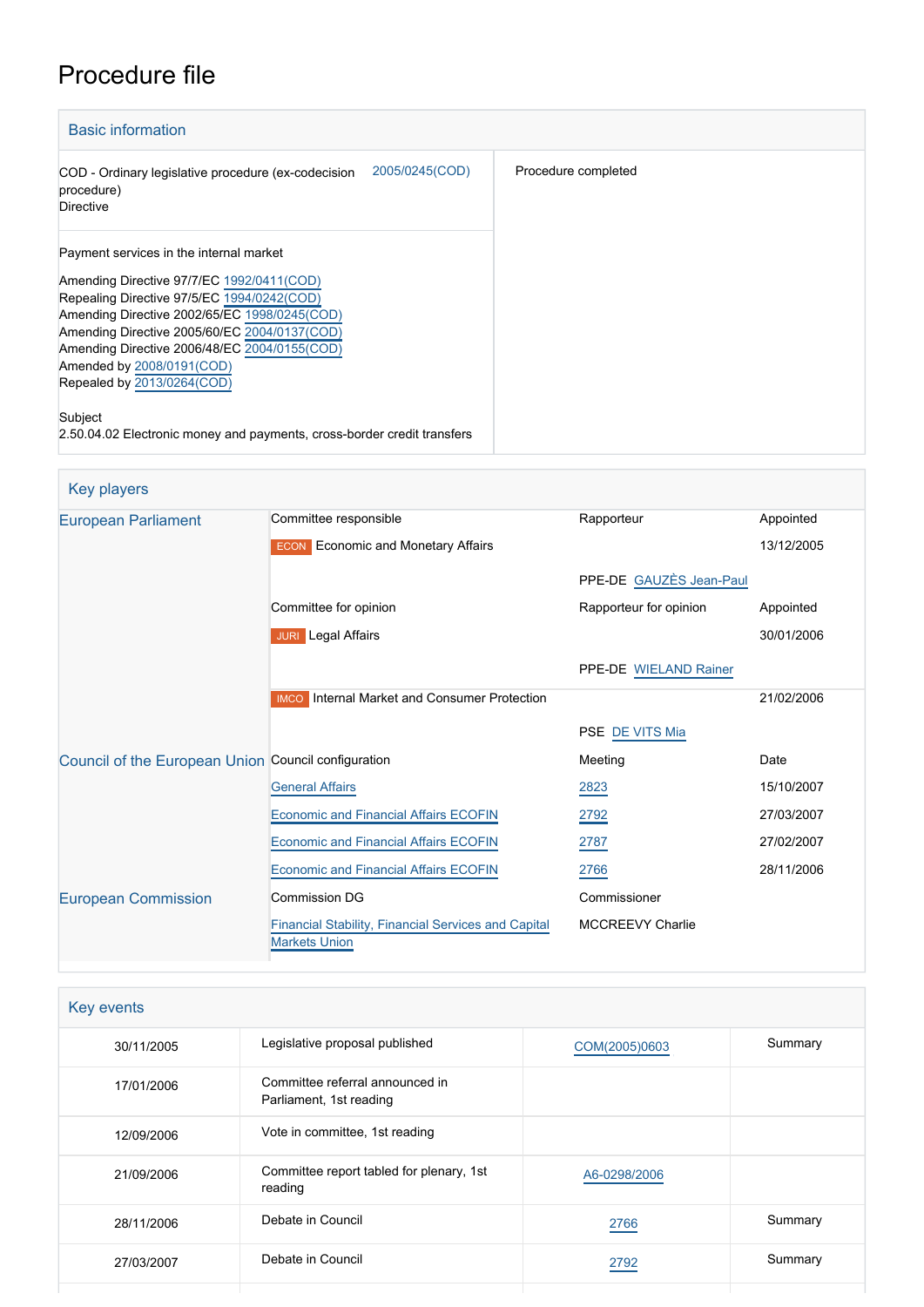| 23/04/2007 | Debate in Parliament                                     |              |         |
|------------|----------------------------------------------------------|--------------|---------|
| 24/04/2007 | Results of vote in Parliament                            | ۵            |         |
| 24/04/2007 | Decision by Parliament, 1st reading                      | T6-0128/2007 | Summary |
| 15/10/2007 | Act adopted by Council after Parliament's<br>1st reading |              |         |
| 13/11/2007 | Final act signed                                         |              |         |
| 13/11/2007 | End of procedure in Parliament                           |              |         |
| 05/12/2007 | Final act published in Official Journal                  |              |         |

### Technical information

| Procedure reference<br>2005/0245(COD)<br>COD - Ordinary legislative procedure (ex-codecision procedure)<br>Procedure type<br>Procedure subtype<br>Legislation<br>Legislative instrument<br><b>Directive</b><br>Amending Directive 97/7/EC 1992/0411(COD)<br>Repealing Directive 97/5/EC 1994/0242(COD)<br>Amending Directive 2002/65/EC 1998/0245(COD)<br>Amending Directive 2005/60/EC 2004/0137(COD)<br>Amending Directive 2006/48/EC 2004/0155(COD)<br>Amended by 2008/0191(COD)<br>Repealed by 2013/0264(COD)<br>Legal basis<br>EC Treaty (after Amsterdam) EC 095; EC Treaty (after Amsterdam) EC<br>047-p2<br>Stage reached in procedure<br>Procedure completed<br>Committee dossier<br>ECON/6/32375 |  |
|------------------------------------------------------------------------------------------------------------------------------------------------------------------------------------------------------------------------------------------------------------------------------------------------------------------------------------------------------------------------------------------------------------------------------------------------------------------------------------------------------------------------------------------------------------------------------------------------------------------------------------------------------------------------------------------------------------|--|
|                                                                                                                                                                                                                                                                                                                                                                                                                                                                                                                                                                                                                                                                                                            |  |
|                                                                                                                                                                                                                                                                                                                                                                                                                                                                                                                                                                                                                                                                                                            |  |
|                                                                                                                                                                                                                                                                                                                                                                                                                                                                                                                                                                                                                                                                                                            |  |
|                                                                                                                                                                                                                                                                                                                                                                                                                                                                                                                                                                                                                                                                                                            |  |
|                                                                                                                                                                                                                                                                                                                                                                                                                                                                                                                                                                                                                                                                                                            |  |
|                                                                                                                                                                                                                                                                                                                                                                                                                                                                                                                                                                                                                                                                                                            |  |
|                                                                                                                                                                                                                                                                                                                                                                                                                                                                                                                                                                                                                                                                                                            |  |
|                                                                                                                                                                                                                                                                                                                                                                                                                                                                                                                                                                                                                                                                                                            |  |
|                                                                                                                                                                                                                                                                                                                                                                                                                                                                                                                                                                                                                                                                                                            |  |
|                                                                                                                                                                                                                                                                                                                                                                                                                                                                                                                                                                                                                                                                                                            |  |
|                                                                                                                                                                                                                                                                                                                                                                                                                                                                                                                                                                                                                                                                                                            |  |
|                                                                                                                                                                                                                                                                                                                                                                                                                                                                                                                                                                                                                                                                                                            |  |
|                                                                                                                                                                                                                                                                                                                                                                                                                                                                                                                                                                                                                                                                                                            |  |
|                                                                                                                                                                                                                                                                                                                                                                                                                                                                                                                                                                                                                                                                                                            |  |

| Documentation gateway                                              |             |                                                       |            |            |         |
|--------------------------------------------------------------------|-------------|-------------------------------------------------------|------------|------------|---------|
| Legislative proposal                                               |             | COM(2005)0603                                         | 01/12/2005 | EC         | Summary |
| Document attached to the procedure                                 |             | SEC(2005)1535                                         | 01/12/2005 | EC         |         |
| Committee draft report                                             |             | PE370.218                                             | 28/02/2006 | <b>EP</b>  |         |
| European Central Bank: opinion, guideline,<br>report               |             | BCE(2006)0021<br>OJ C 109 09.05.2006, p.<br>0010-0030 | 26/04/2006 | <b>ECB</b> | Summary |
| Amendments tabled in committee                                     |             | PE374.434                                             | 22/06/2006 | EP         |         |
| Amendments tabled in committee                                     |             | PE376.296                                             | 22/06/2006 | EP         |         |
| Committee opinion                                                  | <b>IMCO</b> | PE372.127                                             | 05/07/2006 | <b>EP</b>  |         |
| Committee opinion                                                  | <b>JURI</b> | PE374.163                                             | 14/07/2006 | <b>EP</b>  |         |
| Economic and Social Committee: opinion,<br>report                  |             | CES1152/2006                                          | 13/09/2006 | <b>ESC</b> |         |
| Committee report tabled for plenary, 1st<br>reading/single reading |             | A6-0298/2006                                          | 21/09/2006 | <b>EP</b>  |         |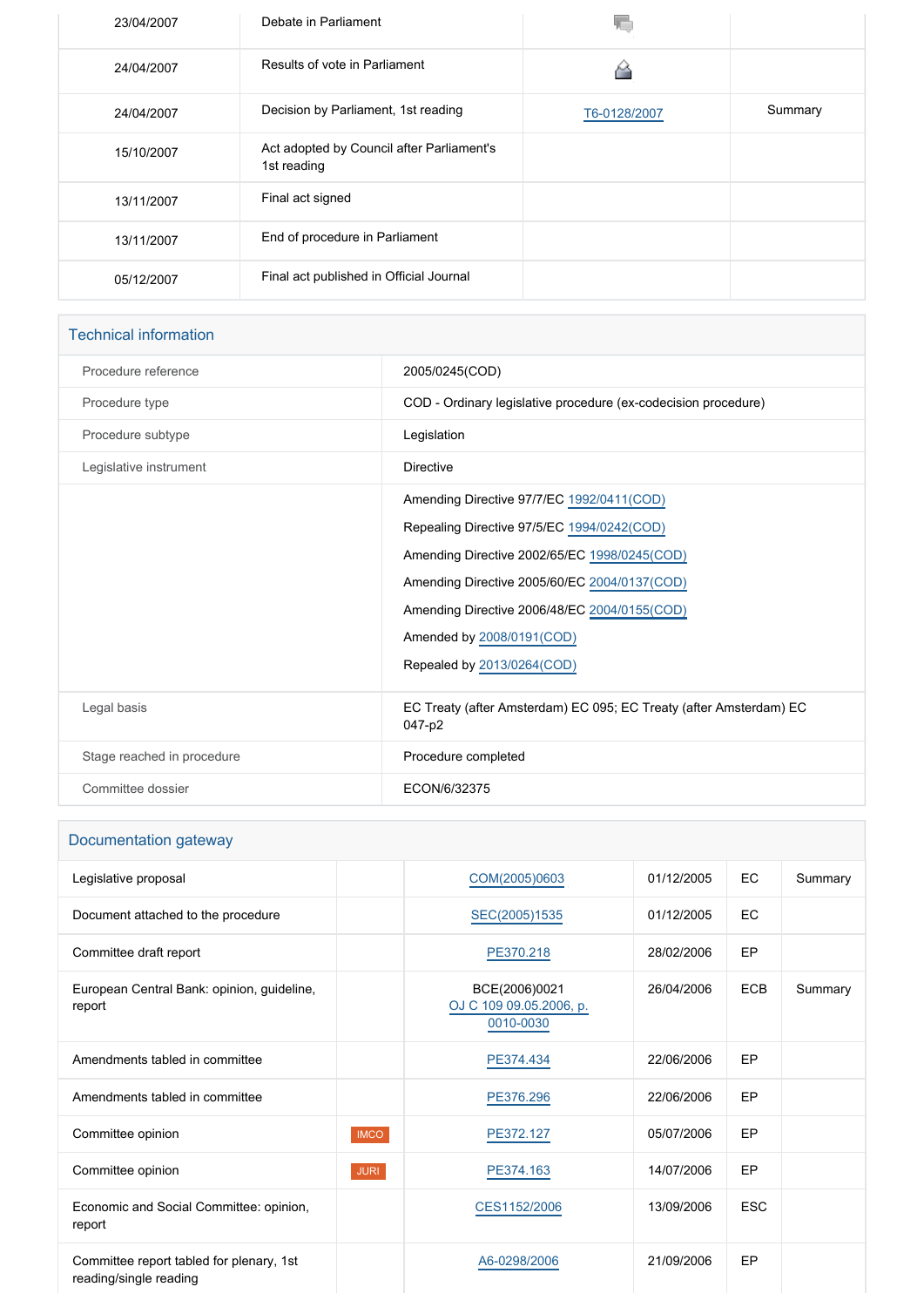| Text adopted by Parliament, 1st<br>reading/single reading |  | T6-0128/2007   | 24/04/2007 | EP         | Summary |
|-----------------------------------------------------------|--|----------------|------------|------------|---------|
| Commission response to text adopted in<br>plenary         |  | SP(2007)2625/2 | 31/05/2007 | EC         |         |
| Draft final act                                           |  | 03613/2007/LEX | 13/11/2007 | <b>CSL</b> |         |
| Non-legislative basic document                            |  | C(2011)4977    | 18/07/2011 | <b>EC</b>  |         |
| Follow-up document                                        |  | SEC(2011)0906  | 18/07/2011 | <b>EC</b>  |         |
| Follow-up document                                        |  | SEC(2011)0907  | 18/07/2011 | <b>EC</b>  |         |
| Follow-up document                                        |  | SEC(2011)1178  | 04/10/2011 | <b>EC</b>  |         |
| Follow-up document                                        |  | SWD(2012)0249  | 22/08/2012 | <b>EC</b>  |         |
| Follow-up document                                        |  | COM(2013)0549  | 24/07/2013 | EC         | Summary |
|                                                           |  |                |            |            |         |
| Additional information                                    |  |                |            |            |         |

European Commission **[EUR-Lex](http://ec.europa.eu/prelex/liste_resultats.cfm?CL=en&ReqId=0&DocType=COD&DocYear=2005&DocNum=0245)** 

#### Final act

 [Directive 2007/64](https://eur-lex.europa.eu/smartapi/cgi/sga_doc?smartapi!celexplus!prod!CELEXnumdoc&lg=EN&numdoc=32007L0064) [OJ L 319 05.12.2007, p. 0001](https://eur-lex.europa.eu/JOHtml.do?uri=OJ:L:2007:319:SOM:EN:HTML) Summary

[Corrigendum to final act 32007L0064R\(01\)](https://eur-lex.europa.eu/LexUriServ/LexUriServ.do?uri=CELEX:[%SECTOR]2007[%DESCRIPTOR]3006401:EN:NOT) [OJ L 187 18.07.2009, p. 0005](https://eur-lex.europa.eu/legal-content/EN/TXT/?uri=OJ:L:2009:187:TOC)

# Payment services in the internal market

PURPOSE : to establish a modern and harmonised legal framework for an integrated payments market in the EU.

PROPOSED ACT : Directive of the European Parliament and of the Council.

CONTENT : it is essential for the establishment of the internal market that all internal frontiers in the Community be dismantled so as to enable the free movement of goods, persons, services and capital. The proper operation of the single market in payment services is therefore vital. At present, however, the lack of harmonisation in this area hinders the operation of that market. Currently, the payment services markets of the Member States are organised separately, along national lines and the legal framework for payment services is fragmented into 25 national legal systems. The proposed Directive aims to establish a modern and harmonised legal framework for an integrated payments market in the EU. This common set of rules will enable consumers to shop around on the basis of an informed choice. It will reduce legal compliance costs for payment service providers and also foster competition between them, as there will be greater choice and no effective differences between national and cross-border payments systems. For example, when adopted, the Directive will allow for the use of direct debit services (a common and cost-efficient mean of payments for gas, water or telephone bills) on a cross-border basis.

The proposed Directive shall apply to all Member States and all EU currencies, while providing the necessary legal platform for the Single Euro Payments Area (SEPA) proposed by the European Payments Council. The aim is to make the Single Payments Area a reality by 2010 at the latest.

In particular, the main benefits of this harmonised legal framework shall be :

1) enhanced competition between national payment markets by opening up markets to all appropriate providers and ensuring a level playing field. The Directive allows better control of money remittance activities while at the same time encouraging innovation;

2) increased market transparency for both providers and users through a simplified and fully harmonised set of rules on information requirements, replacing divergent national rules.

Standardised rights and obligations for providers and users of payment services in the EU, with a strong emphasis on a high level of consumer protection. This includes mandatory/default execution time of one day for payments, the liability of the payment provider for correct execution, and a guarantee of full and timely payment.

3) standardised rights and obligations for providers and users of payment services in the EU, with a strong emphasis on a high level of consumer protection. This includes mandatory/default execution time of one day for payments, the liability of the payment provider for correct execution, and a guarantee of full and timely payment.

# Payment services in the internal market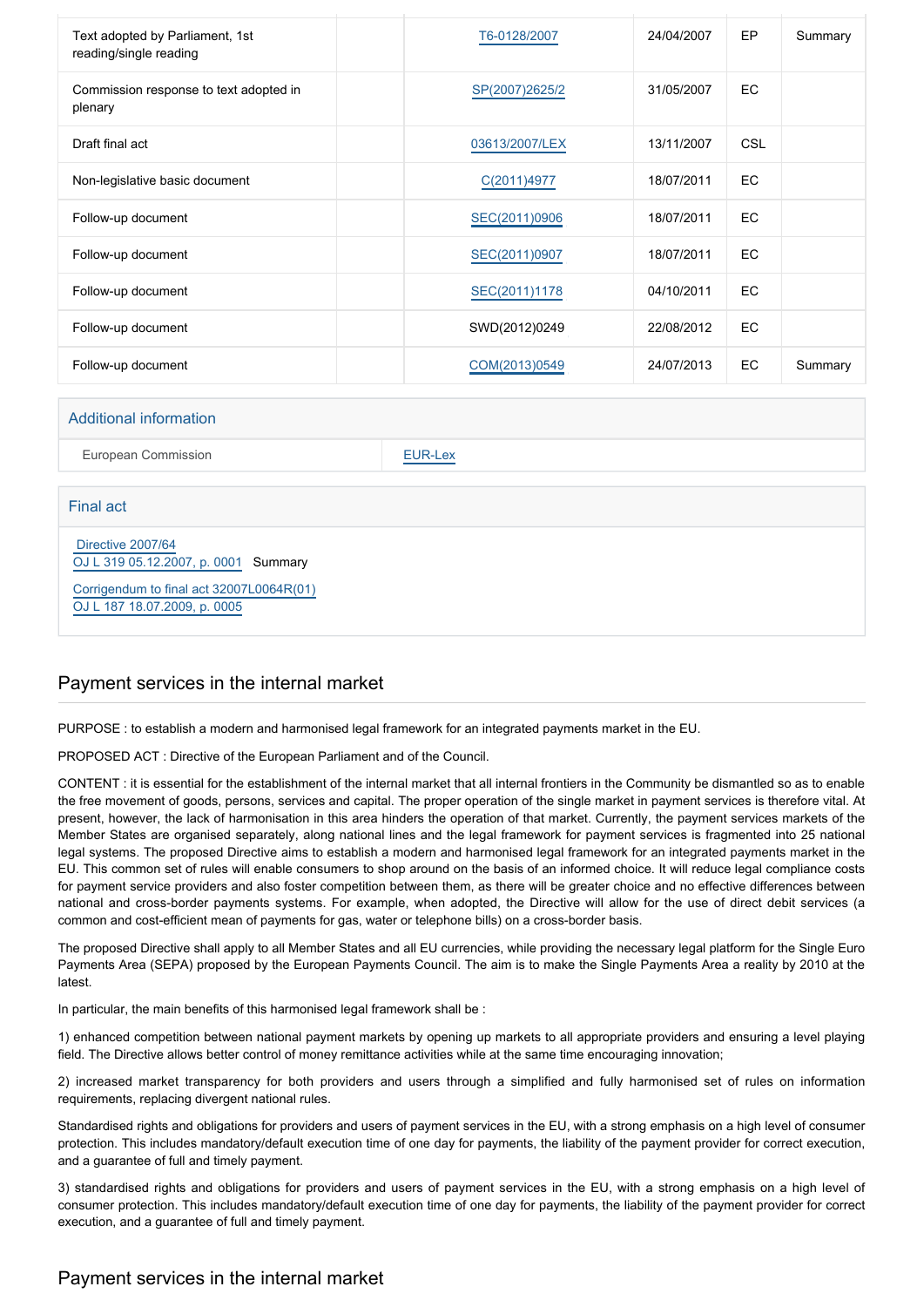The European Central Bank (ECB) has delivered its opinion on the proposed Directive on payment services in the internal market.

From a general point of view, the ECB welcomes the imitative, pointing out that the proposed Directive would establish a comprehensive legal framework for payment services in the EU and should help smooth out the current system of diverse national legislation, which makes implementation of the Single Euro Payments Area (SEPA) problematic. Harmonisation should assist the banking industry in its efforts to establish the SEPA.

However, in order to fully exploit the advantages of harmonised legislation, the ECB urges the institutions to consider aligning the scope of the proposed Directive with that of the E-money Directive (2004/46/EC), taking account of the need to differentiate between payment services, (based on payment accounts) and e-money payment services, (based on centralised accounting).

A further ECB concerns is a possible delay in the adoption of the proposed Directive. Delays could put at risk the introduction of SEPA compliant national schemes on 1 January 2008 and the full migration of these by 2010. Titles III and IV of the proposed Directive are crucial as they introduce a harmonised set of rules regarding information requirements, authorisation, execution and liability in respect of payment transactions.

It appears that the policy and legal issues in these Titles might, however, be solvable within a relatively short period of time. In the event of prolonged negotiations, the ECB suggest that one option could be carving out of certain parts of the Directive by giving priority to the most important parts necessary for the successful implementation of SEPA.

As far as more specific issues are concerned, the ECB has made observations on: payment institutions? activity; deposit or other repayable funds; supervisory requirements; banking or e-money licences; limiting the activities of payment institutions; on the creation of SEPA; the exemption of central banks; the operation of and access to payment systems; the payments committee; the negative scope of the Directive?s application and lastly additional legal and technical comments.

### Payment services in the internal market

The Council took note of a progress report concerning work on a draft directive aimed at establishing a legal framework for payment services and held an exchange of views on the subject. Taking note of the progress achieved so far, it invited the current and incoming presidencies to build on progress made with a view to reaching a swift agreement, enabling the Council and the Parliament, if possible, to reach agreement in first reading.

# Payment services in the internal market

The Council agreed on a general approach on a draft directive establishing a legal framework for

payment services, aimed at facilitating and reducing the cost of payments throughout the European

**Union** 

The Council's agreement is based on a proposal by the presidency involving a compromise on the following main issues.

- capital requirements for payment institutions:
- activities that payment institutions may undertake, in particular the granting of credit;
- the possibility of waiving application of certain provisions for smaller payment institutions;
- the possibility of waiving application of certain provisions for certain instruments used primarily for the payment of small amounts (low-value payments).

The Council's general approach will be used as the basis for adopting the directive in first reading, under the Parliament-Council codecision procedure. The Parliament's committee on economic and monetary affairs adopted its report on the proposal on 12 September 2006 and has indicated its wish for the Parliament to vote during its plenary session from 23 to 26 April.

# Payment services in the internal market

The European Parliament adopted a resolution drafted by Jean-Paul GAUZÉS (PPE-DE), on the proposal regarding the payment services directive, for which the Council had agreed a general approach. (Please refer to the document of 27/03/2007.) One of the main points at issue had been the extent to which capital requirements and other supervisory instruments imposed on banks should also apply to non-bank payment institutions.

Parliament approved, without further amendments, the compromise text worked out between the rapporteur and Council representatives. This already has the political support of the Council, so the legislative process will be completed at this first reading stage.

The directive establishes the legal basis for the Single European Payments Area (SEPA) and will allow non-cash payments, such as direct debits, bank transfers and card payments, across EU borders to be made as quickly, easily and cheaply as those within a single Member State. It will also allow institutions other than banks, known as ?payment institutions?, to provide payment services, thus opening the market to competition and to technological innovations. To protect consumers, these bodies will have to meet minimum capital level requirements. The time limit for a payment to arrive will be one working day after it is made. The deadline for transposition by the Member States is 01/11/2009.

The directive will reinforce the rights and protection of all the users of payment services (consumers, retailers, large and small companies and public authorities). This particular point was resolved in the compromise text. Among the other points set out in the compromise text are:

- the creation in European law of a new class of service provider, ?payment institutions?. These essentially process payments and do not take deposits in the way banks do. They are defined as legal persons who have been granted authorisation in accordance with the Directive to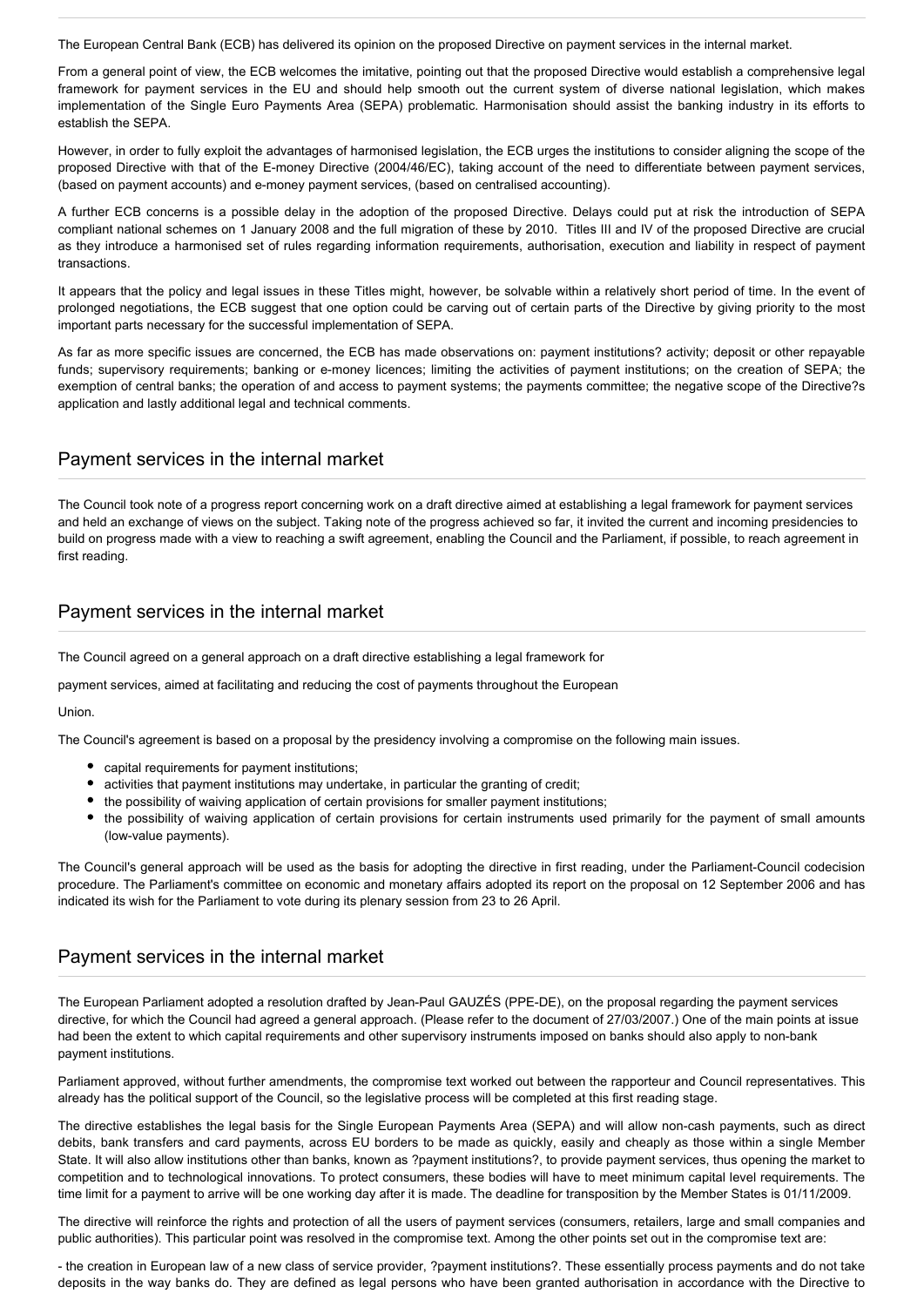provide and execute payment services throughout the Community. The competent authorities will grant authorisation only if the payment institution has robust governance arrangements for its payment services business, which include a clear organisational structure with well defined, transparent and consistent lines of responsibility, effective processes to identify, manage, monitor and report the risks it is or might be exposed to, and adequate internal control mechanisms, including sound administrative and accounting procedures.

- payments should arrive at the latest the next working day, where these are made in euro, or are domestic payments made in the national currency of a Member State not in the euro area, or payments involving a single conversion between the euro and the national currency of a Member State not in the euro area;

- charges, where these are levied, will normally be on a shared basis with the payer and payee each paying the charge levied by their own service provider, but it is made clear that charges can be set at zero, or that all charges could be levied on the payee (as is often the case with merchants accepting card payments);

- capital requirements and registration conditions to be imposed on these payment institutions are set out, with the provision that Member States may waive most of these for smaller-scale service providers (those dealing with transactions worth less that 3 million euro per month);

- payment institutions must hold, at the time of authorisation, initial capital of EUR 20,000, EUR 50,000 or EUR 125, 000 depending on the activities in which they are engaged. They must also hold at all times own funds calculated in accordance with one of three prescribed methods, as determined by the competent authorities in accordance with national legislation.

- the Directive will apply to payment services within the Community. However, with the exception of Article 64a (Value date and availability of funds), Titles III and IV of the Directive shall only apply, where both the payer's payment service provider and the payee's payment service provider are, or the sole payment service provider in the payment transaction is, located in the Community

- Member States must prevent the multiple use of elements eligible for own funds where the payment institution belongs to a same group as another payment institution, credit institution, investment firm, asset management company or insurance undertaking. This applies accordingly where a payment institution has a hybrid character and carries out activities other than those of the Annex;

- the Directive regulates granting of credit only if it is closely linked to payment services, i.e. credit lines and issuing credit cards. Only in this context, where credit is granted in order to facilitate payment services and is of short term nature and not granted by the payment service provider for a period exceeding twelve months, including on a revolving basis, is it appropriate to permit it with regard to cross border activities of payment institutions where it is refinanced mainly using the payment institution's own funds, as well as other funds from the capital markets , but not the funds held on behalf of clients for payment services.

It was noted that, as consumers and enterprises are not in the same position, they do not need the same level of protection. While it is important to guarantee consumers" rights by provisions which cannot be derogated from by contract, it is reasonable to let enterprises and organisations agree otherwise. However, Member States should have the ability to provide that micro-enterprises should be treated in the same way as consumers. In any case, some core provisions of the Directive will always be applicable irrespective of the status of the user.

# Payment services in the internal market

PURPOSE: to remove the legal obstacles to the creation of a single payments area in the European Union.

LEGISLATIVE ACT: Directive 2007/64/EC of the European Parliament and of the Council on payment services in the internal market amending Directives 97/7/EC, 2002/65/EC, 2005/60/EC and 2006/48/EC and repealing Directive 97/5/EC.

CONTENT: the Council adopted a directive establishing a legal framework for payment services, aimed at facilitating and reducing the cost of payments throughout the European Union. The directive is adopted in first reading, under the codecision procedure involving both the European Parliament and the Council. It complements an initiative by which the payments industry has committed itself to establishing by 2010 a "single euro payments area" (SEPA), with integrated payment infrastructures and payment products enabling money to move freely between users, regardless of where they are situated.

The directive which amends Directives 97/7/EC, 2000/12/EC and 2002/65/EC, provides for:

? enhanced competition by opening markets to all appropriate payment service providers.

? harmonised market access requirements for non-bank payment service providers, "payment institutions", ensuring a level playing field and at the same time encouraging innovation.

? introduction of a clear and simple set of harmonised information requirements for both providers and users, increasing market transparency.

? standardisation of rights and obligations for users and providers of payment services, with emphasis on a high level of consumer protection.

The member states will have until 1 November 2009 to bring into force the provisions necessary to comply with the new framework.

The main features of the Directive are as follow:

Scope: the Directive is applicable to payment services within the Community. However, with the exception of Article 73 (value date and availability of funds), titles III (Transparency of conditions and information requirements for payment services) and IV (Rights and obligations in relation to the provision and use of payment services) of the directive only apply where both the payer's payment service provider and the payee's payment service provider are, or the sole payment service provider in the payment transaction is, located in the Community.

Exclusions: the directive applies in all Member States, whether or not they belong to the eurozone, as well as to the countries in the European Economic Area. It should be noted that it will not apply, among other things to: i) payment transactions made exclusively in cash directly from the payer to the payee, without any intermediary intervention; ii) professional physical transport of banknotes and coins, including their collection, processing and delivery; iii) money exchange business, that is to say, cash-to-cash operations, where the funds are not held on a payment account; iv) payment transactions based on paper cheques or paper-based postal money orders; v) payment transactions executed by means of any telecommunication, digital or IT device (under certain conditions); vi)payment transactions between a parent undertaking and its subsidiary or between subsidiaries of the same parent undertaking, without any intermediary intervention by a payment service provider other than an undertaking belonging to the same group; vii) services by providers to withdraw cash by means of automated teller machines